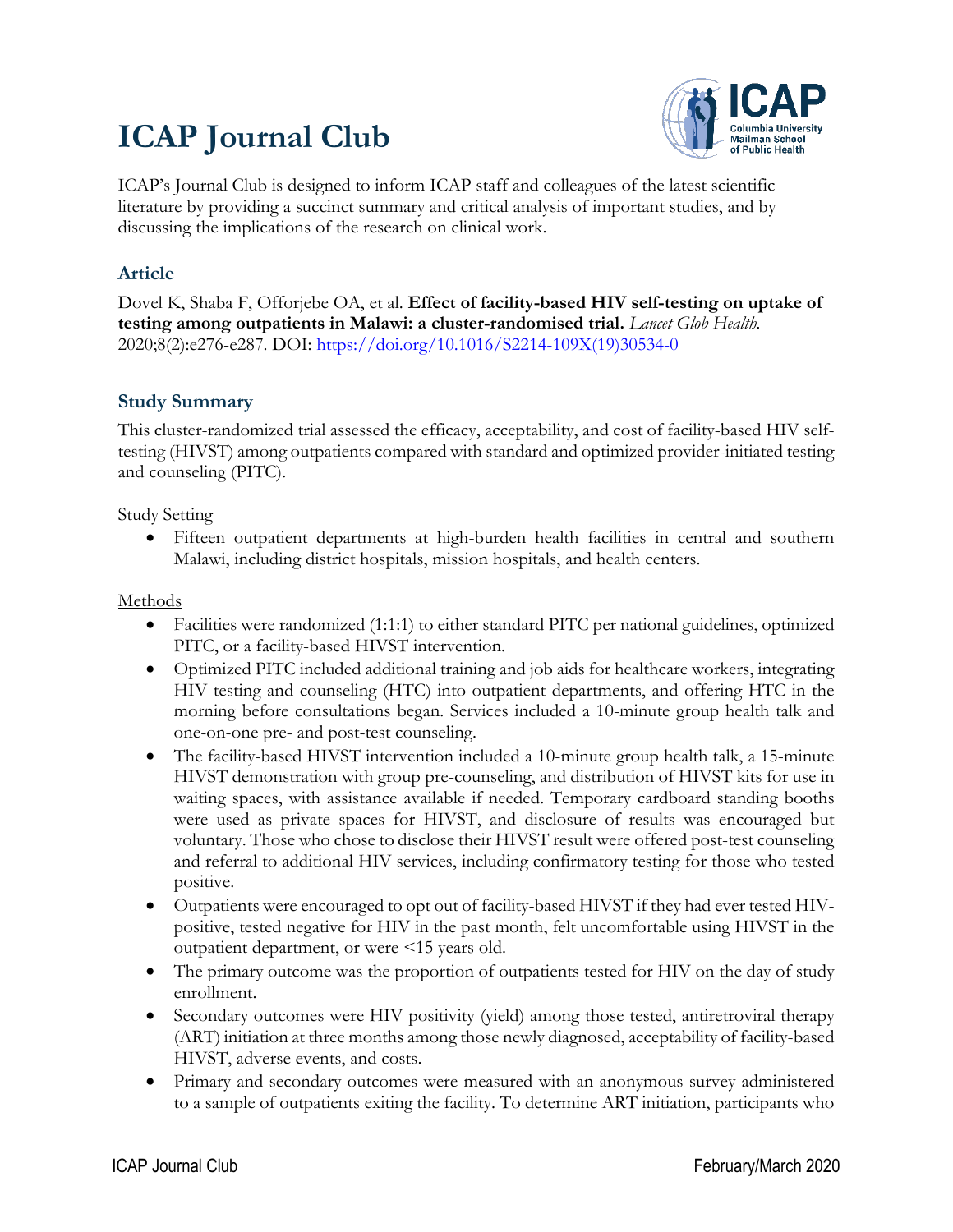reported testing HIV-positive were asked to provide written consent and multiple identifiers that were used for subsequent chart reviews.

• Survey eligibility criteria included age  $\geq$ 15 years, receipt of outpatient services on the day of the survey, receipt of all health services planned for that day, and being willing to consent.

#### Study Population and Follow-up

- Between September 2017 and February 2018, 22,342 outpatients received health services and 6,071 (27%) were approached for an exit survey. Of these, 5,885 (97%) were eligible and completed an exit survey: 1,951 in the standard PITC group, 1,837 in the optimized PITC group, and 2,097 in the HIVST intervention group.
- The median age of participants was 33 years (interquartile range 22–41), 62% were female, 86% had previously tested for HIV, and 52% had tested within the past 12 months.
- Among participants in the HIVST group, 6% reported previously testing HIV-positive, compared to 9% in the standard PITC group and 10% in the optimized PITC group.

#### Primary Outcome

- In the HIVST group, 51% of participants tested for HIV on the day of enrollment, compared with 13% in the standard PITC group and 14% in the optimized PITC group.
- The odds of HIV testing were significantly higher in the facility-based HIVST group compared with standard PITC (adjusted odds ratio [aOR] 8.52, 95% confidence interval [CI] 3.98–18.24) or optimized PITC group (aOR 6.29, 95% CI 2.96–13.38).
- Findings were similar across age and sex categories, with those aged 15–24 years showing the greatest benefit from facility-based HIVST compared with standard PITC (aOR 9.42, 95% CI 4.15–21.38).

#### Secondary Outcomes

- Of those who received HIV testing, there was no significant difference in yield, with 3% in the HIVST group, 2% in the standard PITC group, and 3% in the optimized PITC group newly diagnosed with HIV.
- In the HIVST group, 68% of newly diagnosed individuals initiated ART at three months (79% same-day initiation), compared with 83% in the standard PITC group (100% same-day initiation) and 100% in the optimized PITC group (50% same-day initiation), with no significant differences found between groups.
- Among those who tested, acceptability was significantly higher in the HIVST group, with 99% stating they would use the same testing strategy again, compared with 82% in the standard PITC group and 86% in the optimized PITC group (HIVST vs. standard PITC aOR 6.17, 95% CI 1.70-22.47).
- Among those who tested for HIV, 75% desired additional post-test counseling in the HIVST group, compared to 69% in the standard PITC group and 70% in the PITC group, but these differences were not statistically significant.
- In both the standard PITC and optimized PITC groups, 4% felt coerced to test, and around 1% felt coerced to disclose test results. No coercion was reported in the HIVST group.
- The mean cost per person who received an HIV test in the HIVST group was \$4.99, compared to \$2.44 in the standard PITC group and \$4.79 in the optimized PITC group.
- The cost per newly identified positive case was \$189 in the HIVST group, compared to \$101 in the standard PITC group, and \$156 in the optimized PITC group.